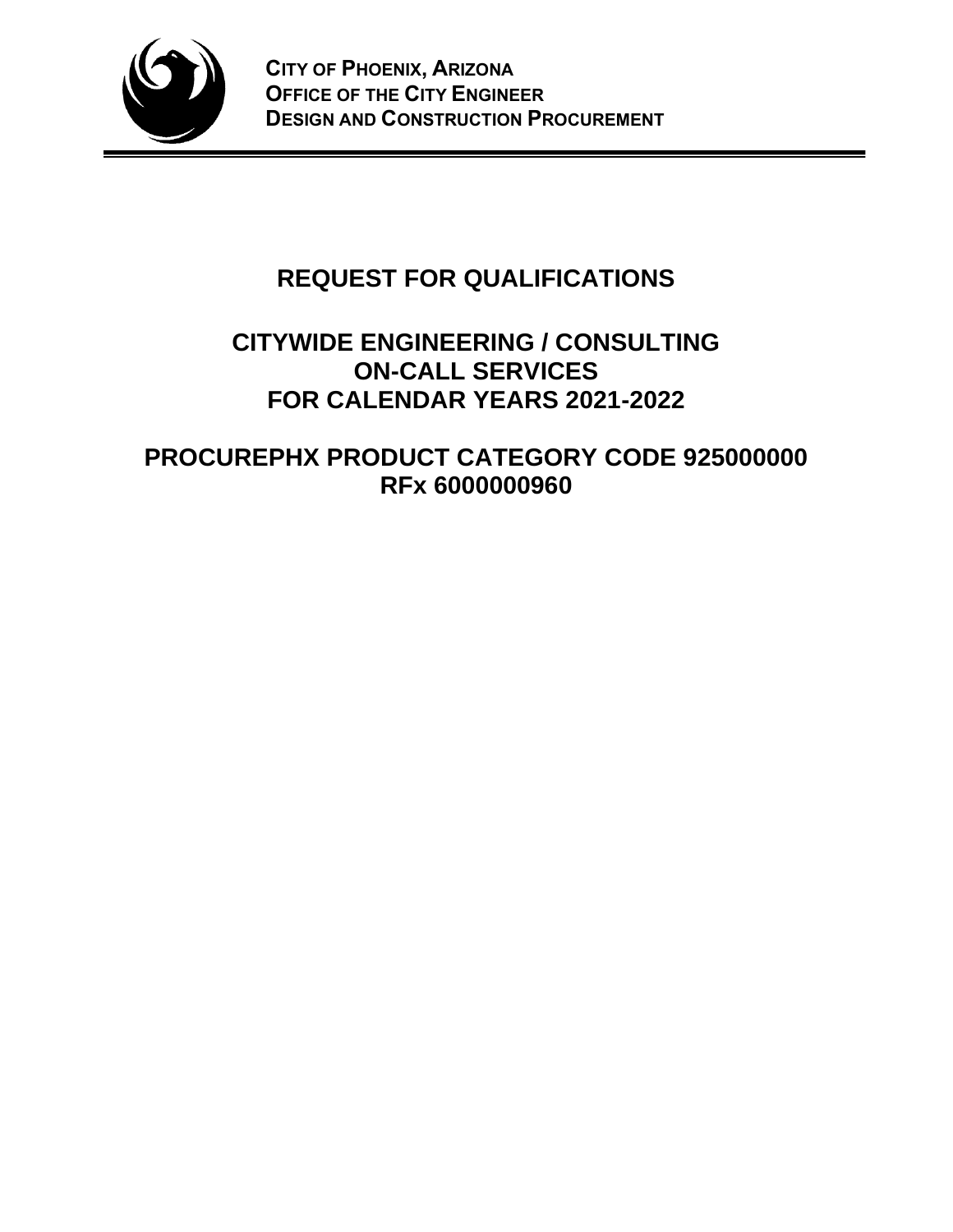## REQUEST FOR QUALIFICATIONS

The City of Phoenix is seeking up to 64 qualified consultants to provide Engineering/Consulting On-Call services citywide on an as-needed basis from January 1, 2021 through December 31, 2022. Interested firms may submit on any or all the services listed below. **Firms must specifically identify in the Statement of Qualifications (SOQ) Information Sheet the categories and associated services for which the firm is qualified and interested in providing to the City.**

## **SECTION I – SCOPE OF WORK**

The Consultant will be responsible for providing services to various City departments including, but not limited to: Aviation, Convention Center, Fire, Parks & Recreation, Public Works, Street Transportation, and Water Services. The scope of work for the on-call projects may include studies, plan review, special inspections, project programming, project or program management, master plans, design, construction document development (plans, specifications and cost estimates) and construction administration and inspection services. Categories for services are:

Construction & Project Management (up to 4 firms)

- Cost Estimating
- Project Management Services
- Construction Inspection

#### Data Sciences (up to 1 firm)

Utilization of data, analytics, and algorithms to provide advanced forecasting and decision-making information related to:

- The design, construction, operations, and maintenance of public infrastructure, systems, and assets;
- Cost information and procurement activities related to the executions of the City's capital improvement program (CIP); and
- Other data collection, research, analysis, and forecasting efforts as needed or requested.

## Electrical/Energy (up to 3 firms)

- Energy Management Building and Transportation Facilities o Solar
- Electrical Engineering
- Lighting/Sports Field Lighting

#### Fire and Life Safety (up to 2 firms)

- Security Systems Design
- Fire and Life Safety Design

## General Civil (up to 17 firms):

- Paving, Grading, and Drainage
- Transportation Engineering
- Transportation Planning
- Groundwater Hydrology
- Geotechnical
- Civil Engineering and AutoCAD Drafting
- Multimodal/Active Transportation (see Attachment A)

#### Landscape Architecture (up to 4 firms):

- Planting and Irrigation Plans
- Parks and Streetscape Design
- Inventory and Salvage Plans
- Site Analysis

## Mechanical/Plumbing (up to 3 firms):

• Mechanical Engineering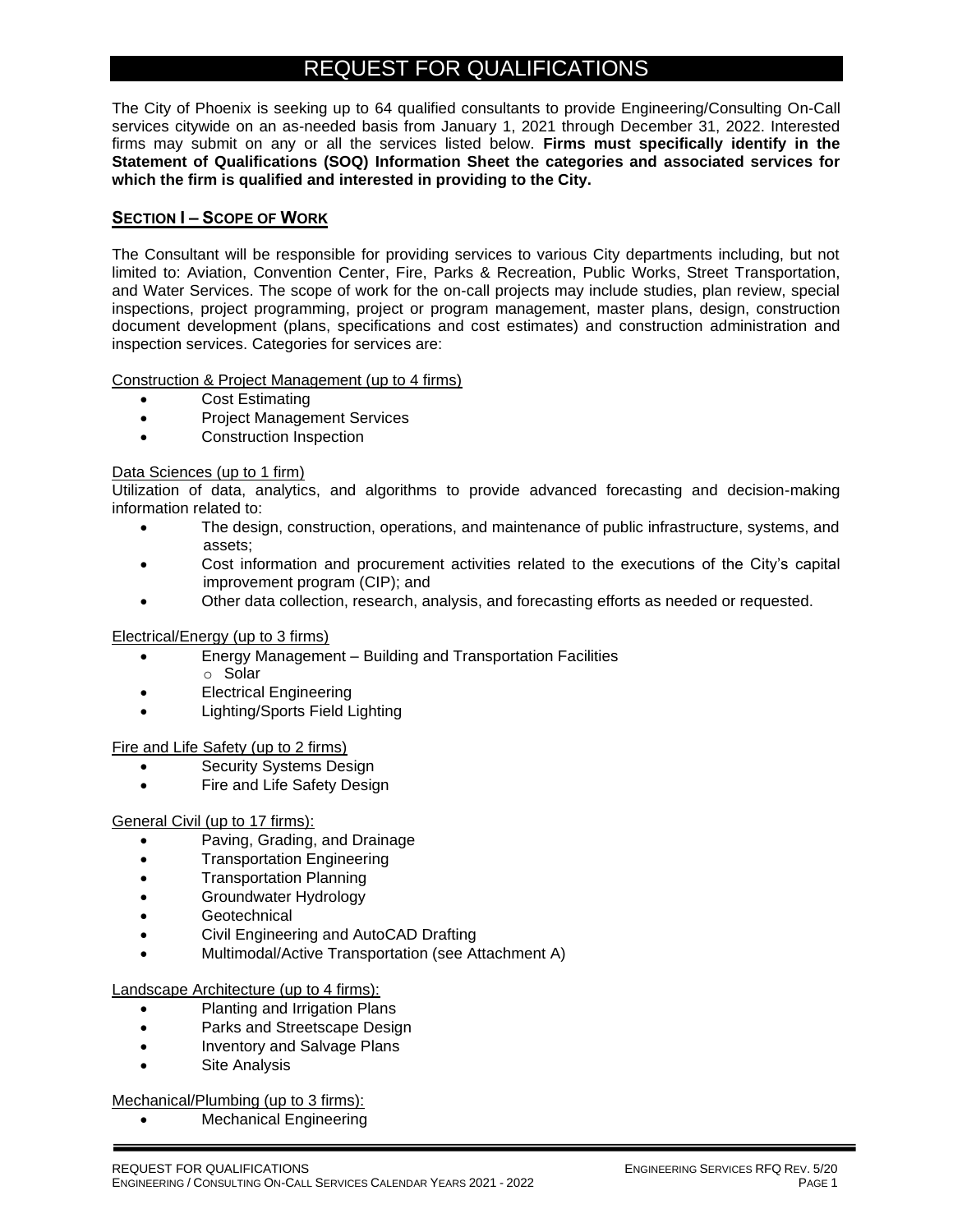- Elevators and Moving Walkways
- Plumbing
- HVAC

Public Information (up to 3 firms):

• Public Information and Outreach (PIO)

## Structural (up to 4 firms):

- Structural Engineering Bridges
- Structural Engineering Building Facilities
- Structural Engineering Water / Wastewater Facility Infrastructure

## Survey (up to 3 firms):

- Construction Staking
- Property Boundary Surveys
- **ALTA Surveys**

## Traffic Engineering (up to 4 firms):

- Traffic Control Device Design (Traffic Signal Plans, Signing and Striping Plans)
- Traffic Signal Optimization Projects (Signal corridor studies & re-timing)
- Traffic investigations/Studies/Reports Special Events, Warrant Analysis, Crash Analysis, etc.)
- Parking Studies/Analysis

## Water/Wastewater (up to 16 firms):

- Water Treatment and Distribution Systems
- Wastewater Collection and Treatment Systems
- Instrumentation and Controls Integration / SCADA / Control Systems
- Electrical for Water/Wastewater Facilities
- Energy Management for Water/Wastewater Facilities
- Water / Wastewater Facility Construction and Rehabilitation Cost Estimation (Generic or Specific)
- Monitoring and Modeling of Water / Wastewater Flows (Individual Site to Regional Levels)
- Water Supply Options, Costs, and Risk Analysis
- Water Meter Technology, Data Collection, and Billing (including Smart Meters)
- Economic/Financial Analysis Associated with Water/Wastewater Services (Including impact Fees)
- Water Customer Auditing, Demand Profiles and Characteristics
- 33 USC 408 Permit Services, Permitting for USACE Civil Work Project Areas

## **SECTION II - PRE-SUBMITTAL MEETING**

A pre-submittal meeting will be held at 10:00 a.m., Phoenix time on Friday, July 17, 2020, via WebEx (video or call-in). At this meeting, City staff will discuss the scope of work, general project requirements, and respond to questions from the attendees. It is strongly recommended that interested firms attend the pre-submittal meeting. Inquiries regarding the project scope outside of this pre-submittal meeting must be directed to the Contracts Specialist. See Attachment C for Webex video or call-in instructions.

## **SECTION III - STATEMENT OF QUALIFICATIONS EVALUATION CRITERIA**

Firms will be selected through a qualifications-based selection process based on the criteria below. Subcriteria are listed in order of importance in relation to project services. *City of Phoenix project experience is not required.*

## **A. Experience of the Prime Firm (maximum 300 points)**

Describe the experience and qualifications of your prime firm in providing services for similar projects. Provide at least two comparable projects.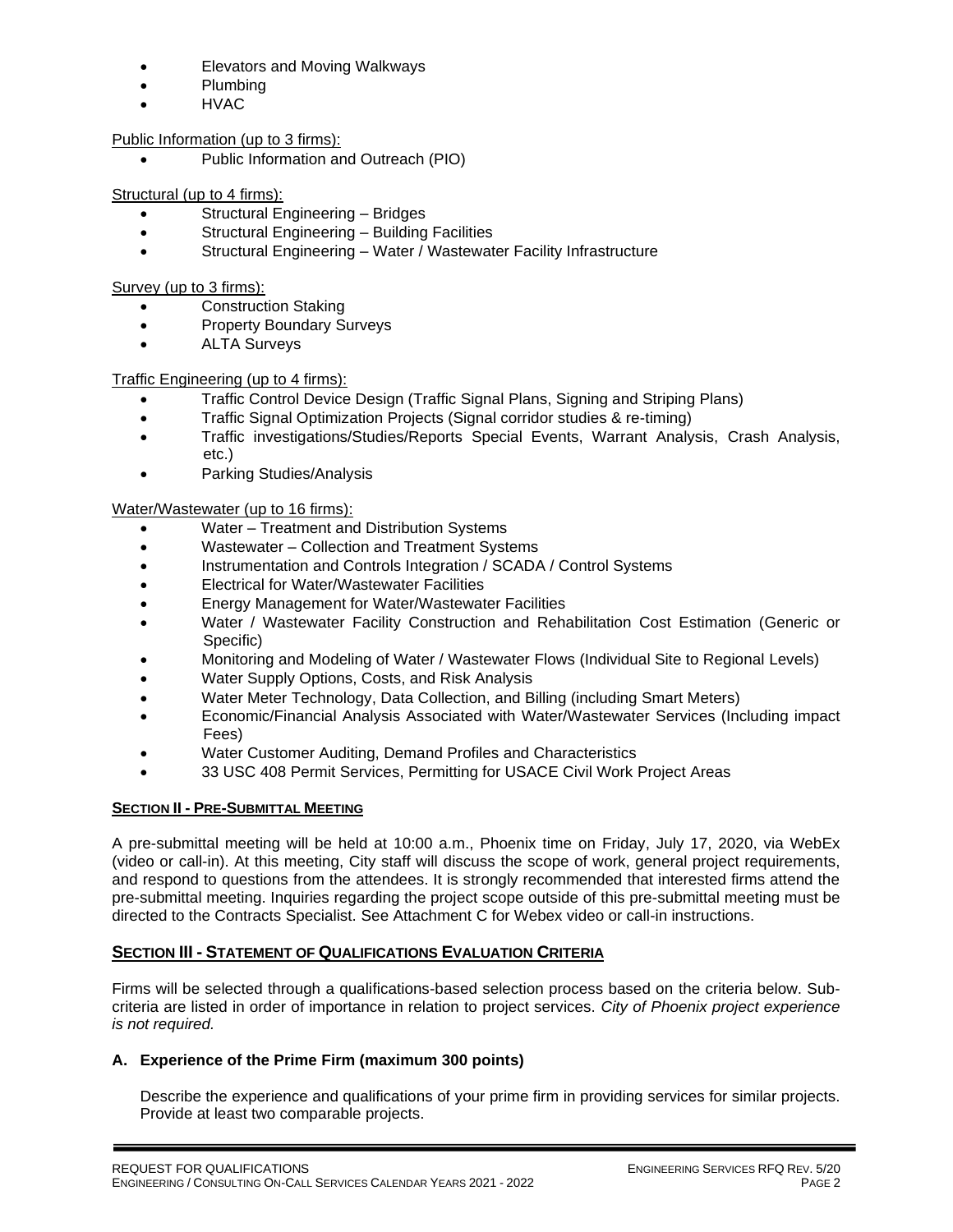For each project listed, provide:

- 1. Description of the project including scope and project owner
- 2. Role of the firm
- 3. Contracted service dates and project fee

#### **B. Experience of the Key Personnel (maximum 300 points)**

Describe the experience and qualifications of the key personnel expected to be assigned in providing these services for similar projects. For each key person identified, list their length of time with the firm and at least two comparable projects in which they have played a primary role. If a project selected for a key person is the same as one selected for the firm, provide just the project name and the role of the key person. **Identify the category(ies) for which each project applies.**

For each project listed, provide:

- 1. Description of the services including scope and project owner
- 2. Role of the key person
- 3. Contracted service dates and project fee

#### **C. Project Management and Responsiveness (maximum 250 points)**

As part of our selection process, the City has the responsibility of considering the possibility of the firm receiving multiple task assignments under this contract overlapping the same time period, in addition to any other on-going work the firm may have.

Provide how your firm will approach:

- 1. Managing multiple task assignments under the On-Call Contract
- 2. Providing expedited services on requests for proposals and deliverables
- 3. Providing quick response times to inquiries
- 4. Prioritizing staffing in relation to importance of assigned projects and schedule requirements

#### **D. Staffing Information for Key Personnel (maximum 150 points)**

Provide the following:

- 1. Team's availability and commitment to the contract
- 2. Team's plan to maintain continuity of the proposed services
- 3. Organization chart showing key personnel, current professional licenses or certifications
- 4. Identify the location of the lead firm's principal office and the home office location of key staff on this project

#### **SECTION IV – COMMONLY ASKED QUESTIONS**

See Attachment B

#### **SECTION V - SUBMITTAL REQUIREMENTS**

**New Electronic Submittal Process**: Firms interested in this project must submit a Statement of Qualifications (SOQ) electronically through the ProcurePHX online portal.

Submittal requirements are as follows:

 **Vendor Information: All firms must be registered in the City's Vendor Management System prior to submitting a proposal. For new firms, the City will send an email to your firm with a vendor number within two business days of submitting the request. The vendor number should be included on the cover of the SOQ. Information on how to register with the City is available at:** 

#### <https://www.phoenix.gov/financesite/Pages/EProc-help.aspx>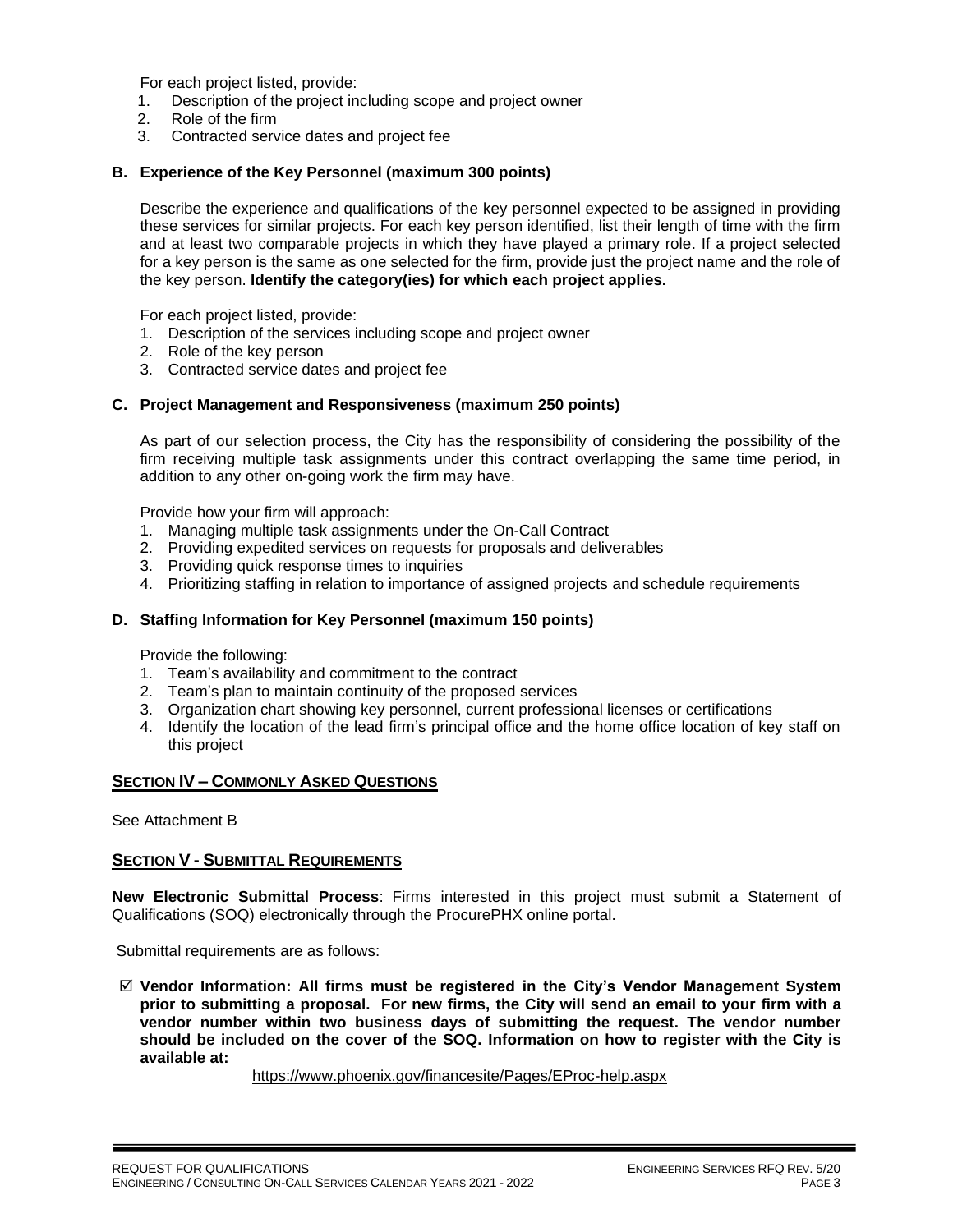**If your firm is already registered with the City of Phoenix's ProcurePHX system, please visit**  <https://eprocurement.phoenix.gov/irj/portal> **to login and access the electronic solicitation.**

## **The product category code for this RFQ is 925000000 and the RFx number is 6000000960.**

#### **Submittals:**

- Submittals must be uploaded to the ProcurePhx website by the submittal due date and time.
- Submit only one (1) SOQ electronically, in .PDF format only, addressing all evaluation criteria. No hard copies will be accepted. Keep file naming simplistic. Do not use symbols or periods in file name.
- Clearly display the firm name, vendor number, project title, and RFx number on the cover of the SOQ.
- A maximum of **7 pages** is permitted to address **Criteria B, C and D** in the SOQ submittal. Unused pages for Criteria B, C, and D cannot be used towards any category in Criterion A.
- A maximum of **3 pages** is permitted per category to address **Criterion A** in the SOQ submittal. *(Maximum page limit includes evaluation criteria and all additional content. It does not include information sheet.)*
- Submit electronically the Statement of Qualifications by **12:00 noon, Phoenix time, on Friday, July 31, 2020.**
- Page size must meet requirements of 8<sup>1/2</sup> x 11<sup>"</sup>
- Font size must not be less than 10 point
- Content count:
	- $\checkmark$  Each side of a page containing evaluation criteria and additional content will be counted toward the maximum page limit noted above.
	- ✓ Pages that have project photos, charts and/or graphs will be counted towards the maximum page limit noted above.
	- ✓ Front and back covers, information sheet, Table of Contents pages, and divider (tab) pages **will NOT** be counted toward the maximum page limit noted above, unless they include evaluation criteria and additional content that could be considered by the selection panel.
- **Information Sheet:** Provide an information sheet that includes project title, RFx number, firm name, address, phone number, vendor number, and the name, title, email address and signature of your contact person for the project. Company logo is acceptable. Do not include a cover letter. Do not include any additional information.
- **Evaluation Criteria:** Address the SOQ evaluation criteria.
- **Additional Content:** Resumes and other information may be included (*content shall be included within the permitted maximum page limit; note, this only applies to Criteria B, C, and D*).
- **References:** Not Required

#### **Note: All pages exceeding the specified maximum page limit will be removed from the submittal and not considered in evaluating a submitted SOQ.**

## **SECTION VI – GROUNDS FOR DISQUALIFICATION**

The following **will be grounds for disqualification,** and will be strictly enforced:

- Failure to submit electronically through the ProcurePHX online portal by the due date and time.
- Violating the "Contact with City Employees" policy contained in this RFQ

#### **SECTION VII - SELECTION PROCESS AND SCHEDULE**

Up to **64 firms** will be selected through a qualifications-based selection process. Interested firms will submit a SOQ. A Selection Panel will evaluate each SOQ per the criteria set forth in Section III above. The City will select firms based on the SOQs received. No formal interviews will be conducted. The City may conduct a due diligence review on the firms receiving the highest evaluation.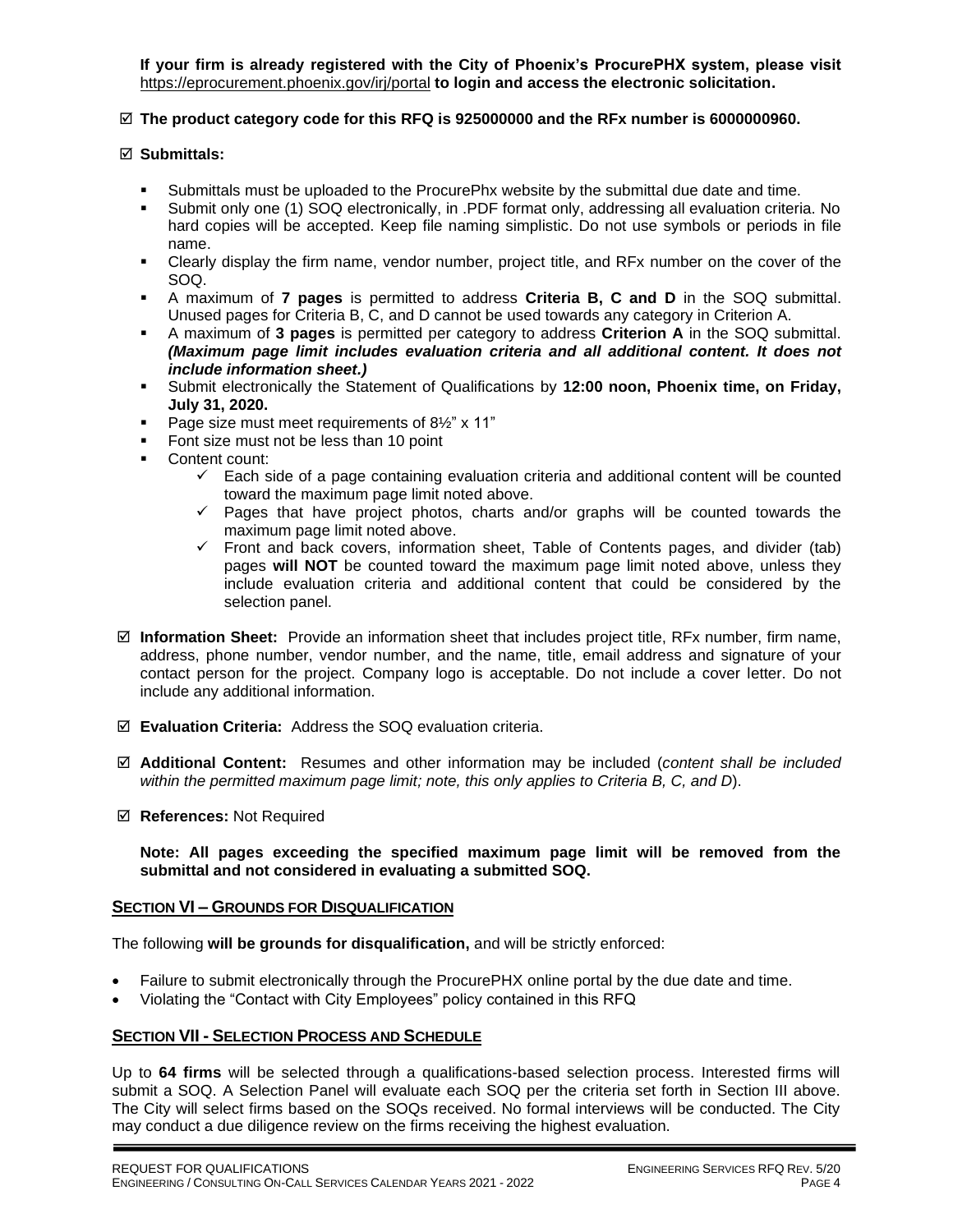For evaluation purposes SOQs are divided into major categories for selection panel members to review. Firms will be final listed for the category in which they receive the highest ranking. When a firm's ranking places the firm on a final list for more than one category, the firm will be selected for the category in which the firm received the highest ranking. For the remaining categories, the next highest ranked firm will be added to the final list. Final listed firms for the on-call contracts may provide services for all categories of work in which they are qualified.

The tentative schedule is:

| Pre-submittal meeting         | July 17, 2020       |
|-------------------------------|---------------------|
| SOQs due                      | July 31, 2020       |
| <b>Selection Notification</b> | Late September 2020 |

The City will enter into negotiations with the selected firms and execute a contract upon completion of negotiation of fees, contract terms, and City Council approval.

If the City is unsuccessful in negotiating a contract with the best-qualified firm/s, the City may then negotiate with the next most qualified firm until a contract is executed, or the City may decide to terminate the selection process. Once a contract is executed with the successful firm, the procurement is complete.

#### http://solicitations.phoenix.gov/awards

All submitting firms will be notified of selection outcome for this project. The status of a selection on this project will be posted on the City of Phoenix's "Tabulations, Awards, and Recommendations" website:

The selected Consultant should expect to comply with the Arizona State Statutes Title 34 and City of Phoenix Design and Construction Procurement's contract provisions.

#### **SECTION VIII – GENERAL INFORMATION**

**Citywide Capital Improvement Projects.** Consulting and contractor services supporting the City's Capital Improvement Projects are procured under the authority of the City Engineer, currently located within the Street Transportation Department. Design and Construction Procurement coordinates the citywide consulting and construction contracting procurement processes.

**Changes to Request for Qualifications.** *Any changes to this Request for Qualifications (RFQ) will be in the form of a Notification.* The City of Phoenix shall not be held responsible for any oral instructions. Notifications are available on both the Current Opportunities and ProcurePHX webpage.

*It shall be the responsibility of the registered RFQ holder to determine, prior to the submittal of the Statement of Qualifications, if a Notification has been issued***.** Registered RFQ holders may refer to the web page or call the Contracts Specialist (listed below) to ascertain if a Notification has been issued for this project.

**Alternate Format.** For more information or a copy of this publication in an alternate format, contact the Contracts Specialist (listed below) - Voice or TTY 711. Requests will only be honored if made within the first week of the advertising period.

**Release of Project Information.** The City shall provide the release of all public information concerning the project, including selection announcements and contract awards. Those desiring to release information to the public must receive prior written approval from the City.

**City Rights.** The City of Phoenix reserves the right to reject any or all Statements of Qualifications, to waive any informality or irregularity in any Statement of Qualifications received, and to be the sole judge of the merits of the respective Statements of Qualifications received.

**Contact with City Employees.** This policy is intended to create a level playing field for all Proposers, assure that contracts are awarded in public, and protect the integrity of the selection process. **OFFERORS THAT VIOLATE THIS POLICY WILL BE DISQUALIFIED.**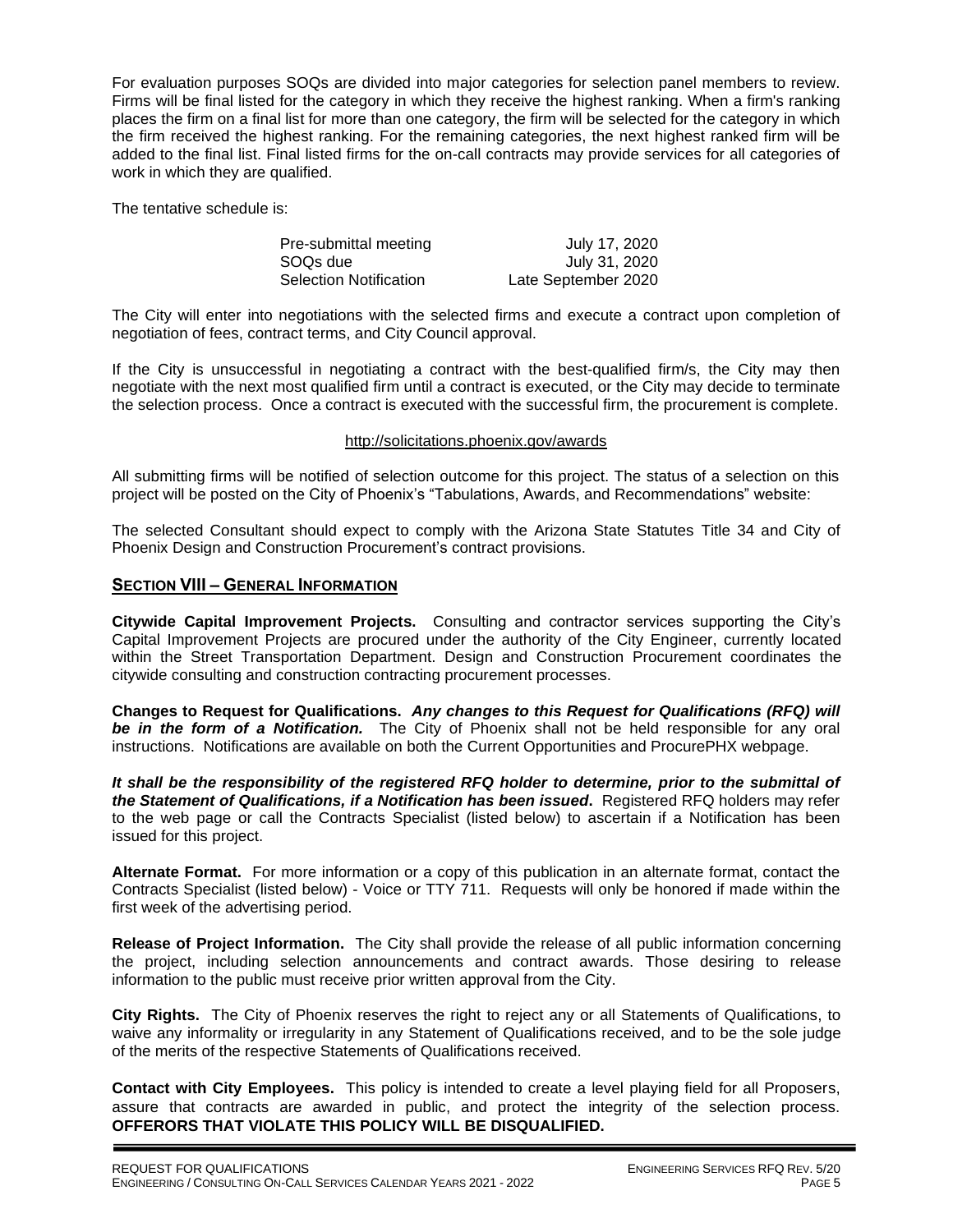Beginning on the date the RFQ is issued and until the date the contract is awarded or the RFQ withdrawn, all persons or entities that respond to the RFQ, including their authorized employees, agents, representatives, proposed partner(s), subcontractor(s), joint venture(s), member(s), or any of their lobbyists or attorneys (collectively the Proposer), will refrain from any direct or indirect contact with any person (other than the designated Contract Specialist) who may play a part in the selection process, including members of the evaluation panel, the City Manager, Assistant City Manager, Deputy City Managers, Department heads, the Mayor and other members of the Phoenix City Council. As long as the RFQ solicitation is not discussed, Proposers may continue to conduct business with the City and discuss business that is unrelated to this RFQ solicitation with City staff.

Commencing on the date and time a solicitation is published, potential or actual proposers (including their representatives) will only discuss matters associated with the solicitation with the Mayor, any members of City Council, the City Manager, any Deputy City Manager, or any department director directly associated with the solicitation (including in each case their assigned staff, except for the designated procurement officer) at a public meeting, posted under the Arizona Revised Statutes, until the resulting contract(s) are awarded or all offers or responses are rejected and the solicitation is cancelled without any announcement by the procurement officer of the City's intent to reissue the same or a similar solicitation.

Proposers may discuss their proposal or the RFQ solicitation with the Mayor or one or more members of the Phoenix City Council, provided such meetings are scheduled through the Contract Specialist (listed below), conducted in person at 200 W. Washington, Phoenix, Arizona 85003, and are posted as open meetings with the City Clerk at least twenty-four (24) hours prior to the scheduled meetings. The City Clerk will be responsible for posting the meetings. The posted notice shall identify the participants and the subject matter, as well as invite the public to participate.

**Conflict of Interest.** The City reserves the right to disqualify any Proposer on the basis of any real or apparent conflict of interest that is disclosed by the proposal submitted or any other data available to the City. This disqualification is at the sole discretion of the City. Any Proposer submitting a proposal herein waves any right to object now or at any future time, before any body or agency, including but not limited to, the City Council of the City of Phoenix or any court.

**Protest Procedures.** Firms responding to disqualification or a procurement outcome are referred to the Code of the City of Phoenix Chapter 2, Article XII, Section 2-187 to 2-190.4, which governs protest procedures utilized throughout the selection process. The procedures may be reviewed through the City of Phoenix website at:

## <http://www.codepublishing.com/az/phoenix/>

A copy of the Protest Policy is also available online at:

## <https://www.phoenix.gov/streets/procurement-opportunities>

**Questions -** Questions pertaining to this selection process or contract issues should be directed to the Contracts Specialist, Micheal Ricketson at (602) 256-5692 or email micheal.ricketson@phoenix.gov.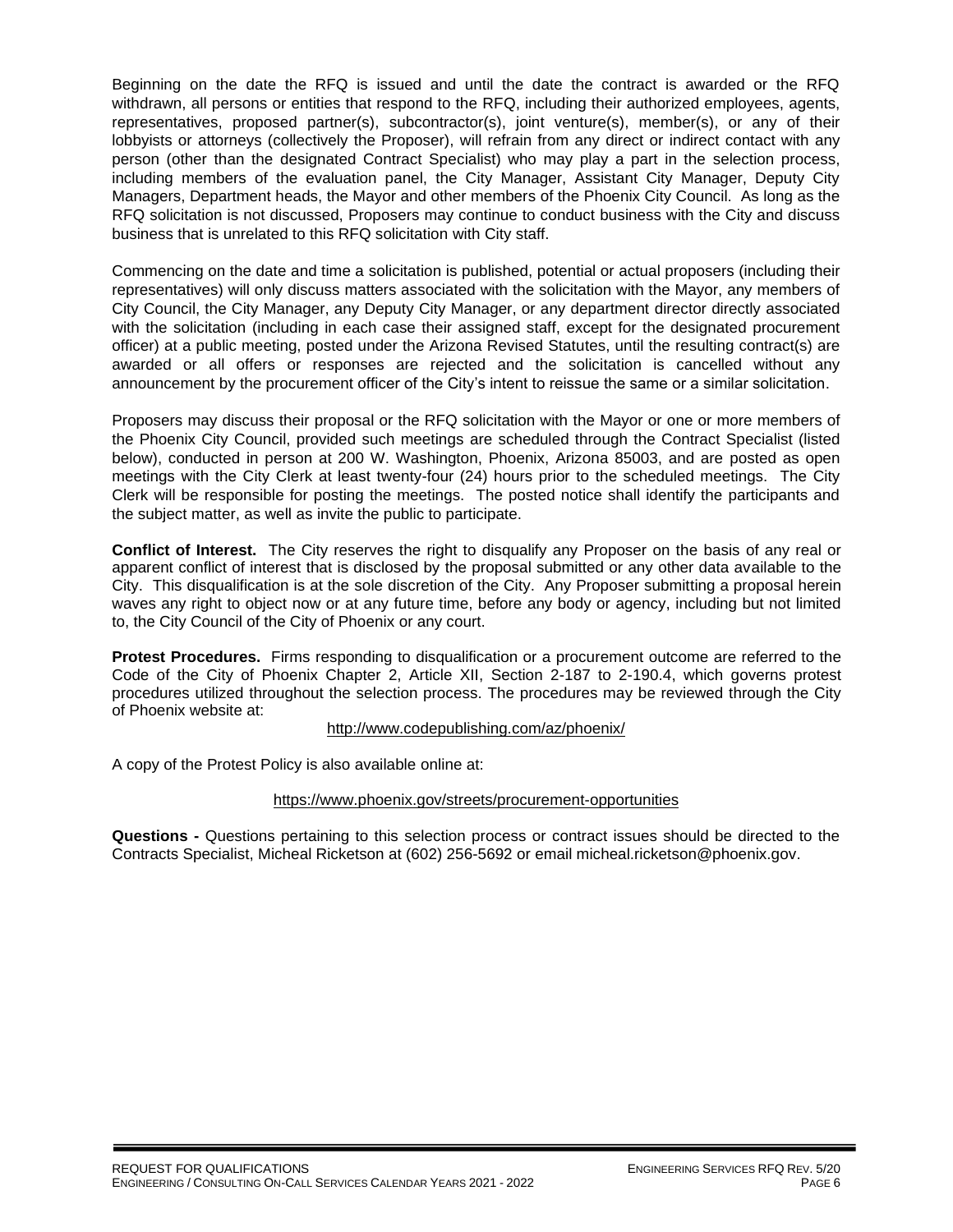## **ATTACHMENT A MULTIMODAL / ACTIVE TRANSPORTATION CONSULTANT RESOURCE LIST**

## **Purpose**

This Resource List contains information recommended by City of Phoenix Street Transportation Department and is a compendium of manuals, guides, recorded webinars, research studies, and websites intended to improve consultants' overall knowledge of the topics, focusing on multimodal and active transportation planning and facilities.

| Resource/Category                                                                  | Source/Author             | <b>Resource Type</b> |
|------------------------------------------------------------------------------------|---------------------------|----------------------|
| <b>Active Transportation/Planning</b>                                              |                           |                      |
| Pursuing Equity in Pedestrian and Bicycle Planning                                 | <b>FHWA</b>               | webinar              |
| <b>Achieving Multimodal Networks</b>                                               | <b>FHWA</b>               | research study       |
| tooledesign.com/project/fhwa-guide-for-achieving-multimodal-networks/              |                           |                      |
| <b>Achieving Multimodal Networks</b>                                               | <b>FHWA</b>               | website/manual       |
| https://tooledesign.com/project/fhwa-guide-for-achieving-multimodal-networks/      |                           |                      |
| City of Portland Neighborhood Greenways (Portlandoregon.gov/transportation/50518), | City of Portland, OR      | website/video        |
| "What is a Neighborhood Greenway?"                                                 |                           |                      |
| <b>Bicycle facilities/design</b>                                                   |                           |                      |
| Protected Bike Lane Series: Intersections and Protected Lanes                      | <b>APBP</b>               | webinar              |
| Protected Bike Lane Series: Accessibility and Protected Lanes                      | <b>APBP</b>               | webinar              |
| Bikeway Design 201: Don't Give Up at the Intersection                              | <b>NACTO</b>              | webinar              |
| They Didn't Give Up at the Intersection                                            | <b>NACTO</b>              | webinar              |
| Incorporating Bicycle Networks into Resurfacing Projects                           | <b>FHWA</b>               | webinar              |
| Advisory Bike Lanes In North America                                               | Alta Planning             | research study       |
| https://altaplanning.com/wp-content/uploads/Advisory-Bike-Lanes-In-North-America   |                           |                      |
| Alta-Planning-Design-White-Paper.pdf                                               |                           |                      |
| Bicycle Facilities and the Manual on Uniform Traffic Control Devices               | <b>FHWA</b>               | manual               |
| Urban Bikeway Design Guide                                                         | <b>NACTO</b>              | manual/guide         |
| <b>Bikeway Selection Guide</b>                                                     | <b>FHWA</b>               | research study       |
| Defining Connected Bike Networks                                                   | <b>FHWA PBIC</b>          | manual               |
| CROW Design Manual for Bicycle Traffic (https://crowplatform.com/#downloads)       | <b>CROW</b> (Netherlands) | manual               |
| City of Tucson Bicycle Boulevards (tucsonaz.gov/projects/bicycle-boulevards)       | City of Tucson            | website              |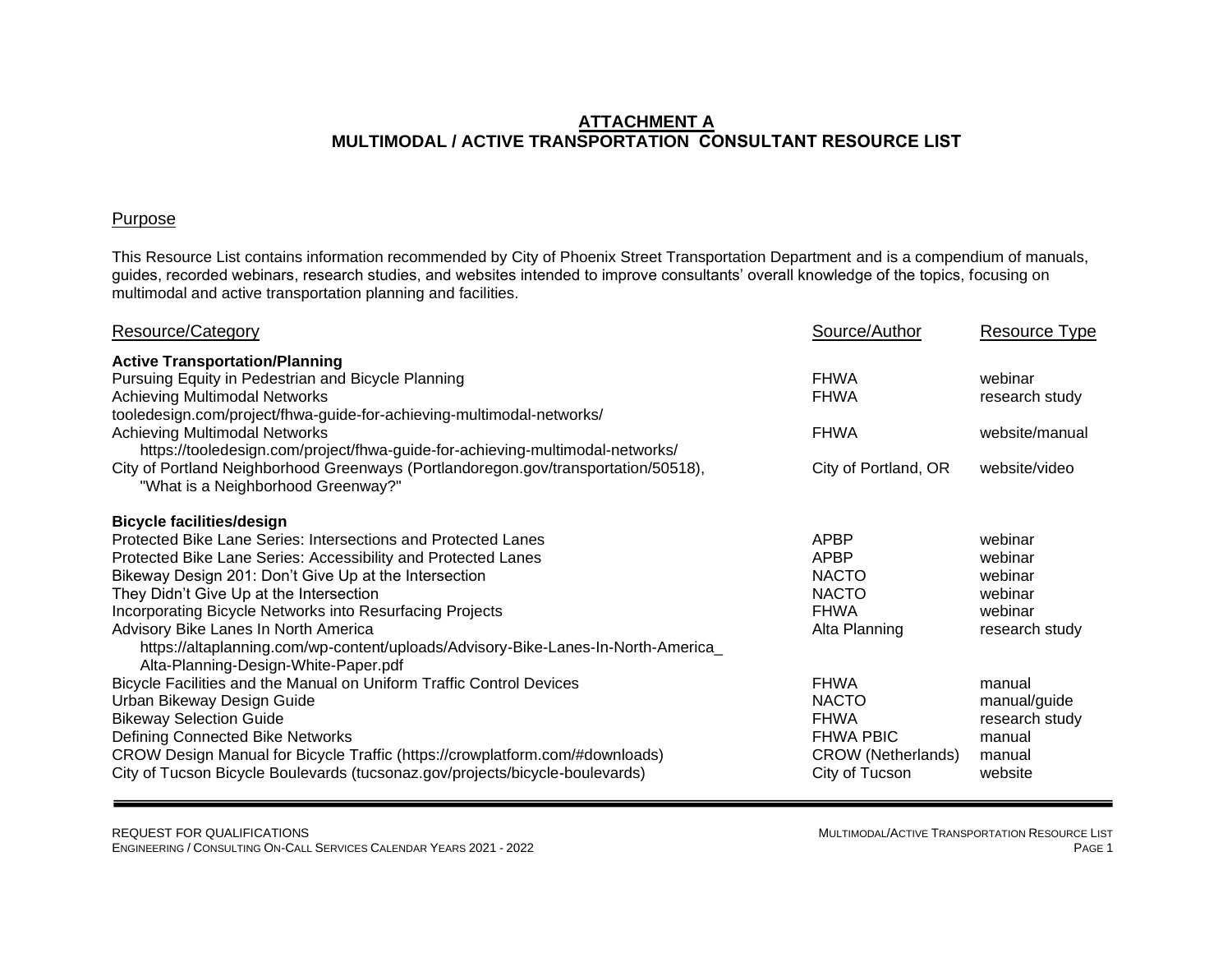| <b>NACTO</b> | webinar                       |
|--------------|-------------------------------|
| <b>FHWA</b>  | webinar (slides)              |
| <b>FHWA</b>  | manual                        |
| <b>NACTO</b> | webinar                       |
| <b>NACTO</b> | manual                        |
| <b>NACTO</b> | manual                        |
| <b>NACTO</b> | manual                        |
| <b>NACTO</b> | manual                        |
| <b>TRB</b>   | research study                |
| <b>FHWA</b>  | webinar                       |
| <b>NACTO</b> | webinar                       |
| <b>NACTO</b> | manual/guide                  |
| <b>FHWA</b>  | research study                |
| <b>TRB</b>   | research study                |
| <b>TRB</b>   | webinar (slides)              |
| <b>TRB</b>   | design tool<br>research study |
|              |                               |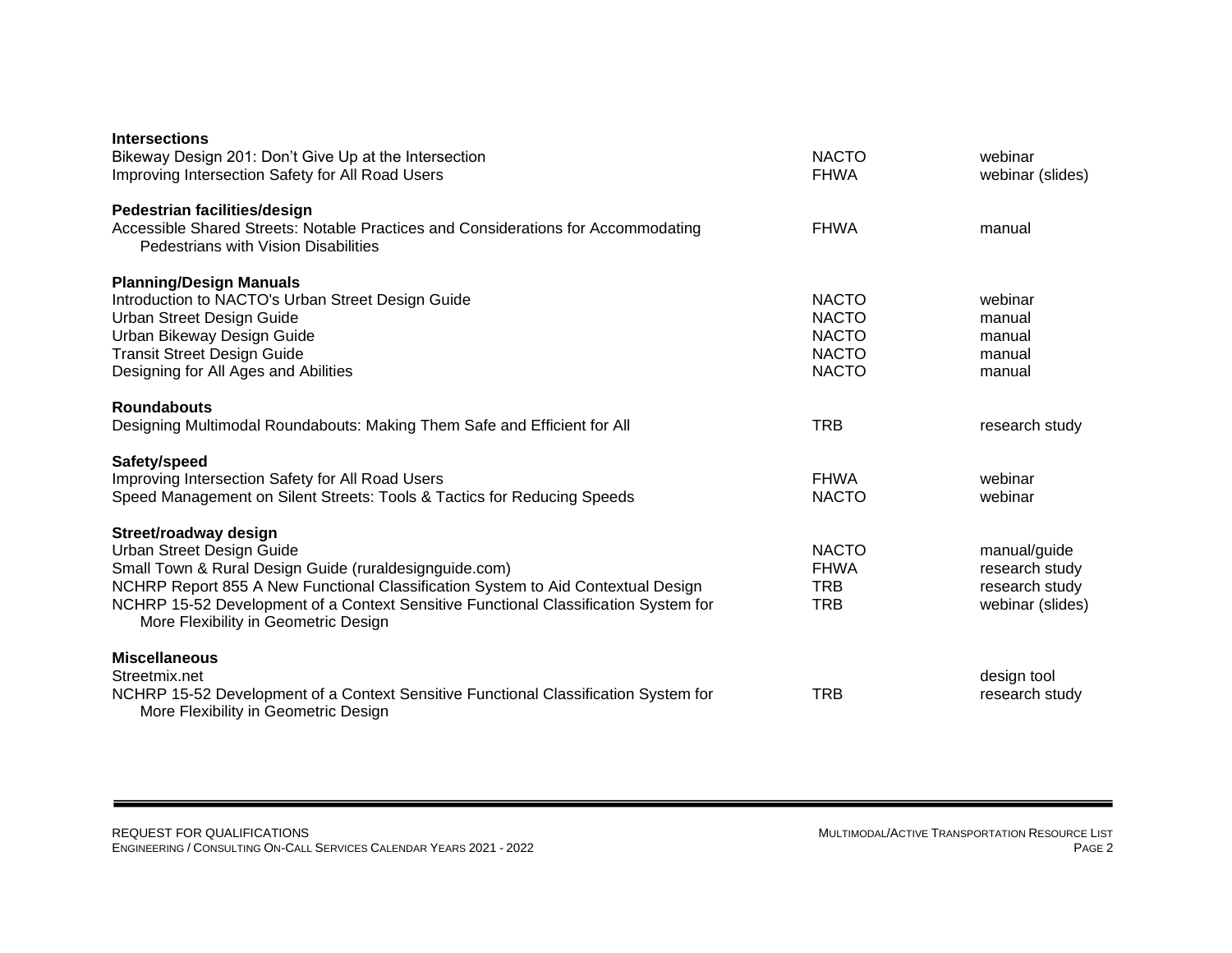# **ATTACHMENT B COMMONLY ASKED QUESTIONS**

- Q: Within the category of expertise, are we required to address all bulleted items within that category?
- A: No, it is not required.
- Q: Does a firm have to be able to perform all services under each category or can they just perform one or more? For example – under structural, does a firm need to show experience and perform structural services for bridges, building, and water/wastewater or can they submit only under one category. If all services under each category are required, are sub-consultants acceptable?
- A: A firm is not required to provide the full range of services to be selected within a category. All subcategories listed under a Category of service, are not required to submit for that Category. Therefore, sub-consultants should not be identified.
- Q: Will sub-consultants qualifications be considered as part of the evaluation?
- A: No.
- Q: I am a former City of Phoenix Employee who left less than a year ago. Would there be a Conflict of Interest if awarded a contract?
- A: The only requirement under City Regulations states at least six months must elapse between retirement from the city, and an agreement or contract for reemployment. This applies to any person as the owner of a firm, not as an employee of firm for which you are not the owner.
- Q: Of the 64 firms to be selected will you be allocating a certain amount to SBEs?
- A: This solicitation is open to all firms, SBEs and non-SBEs. We encourage all firms to submit for this procurement. We are not allocating a certain number of contracts for SBEs. There is the possibility of a future SBE On-Call Opportunity.
- Q: Is there a maximum file size for our attachment?
- A: No maximum file size has been defined.